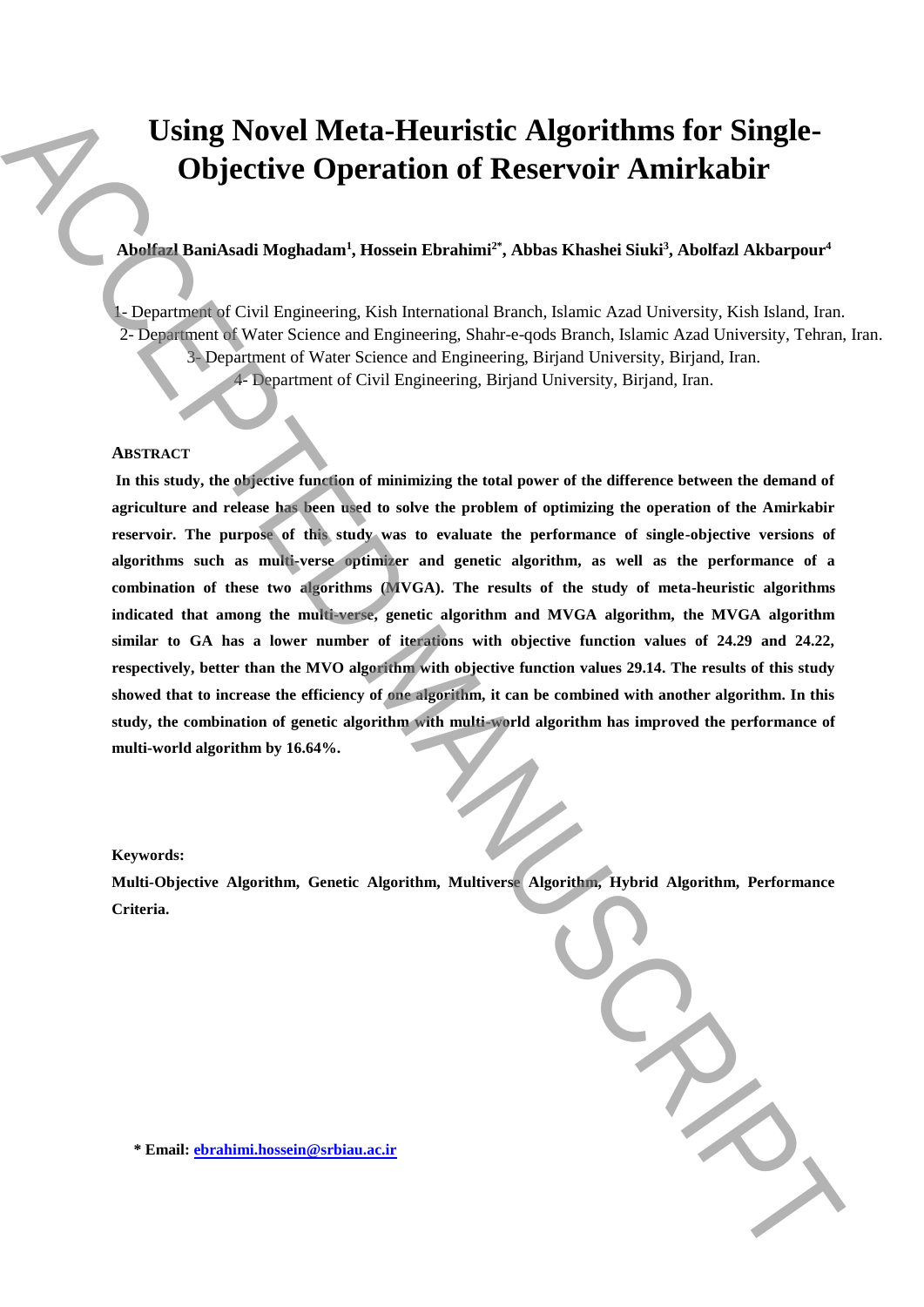# **1. Introduction**

Dams are one of the most important sources of storage and water supply. Therefore, due to the importance of optimal operation of reservoirs, researchers tried to improve the operation of reservoirs by providing appropriate methods.

There have been many research; some researchers have investigated optimal operation of a single reservoir system [1] while others have investigated the optimization of multi reservoir, simultaneously [2-4]. some researchers have combined meta-heuristic algorithms to present a new algorithm and examine its performance in solving the problem of optimizing the operation of reservoirs [5, 6].

As mentioned, one way to improve the performance of one algorithm is to combine it with another algorithm. Therefore, the purpose of this study is to use GA and MVO algorithms and a hybrid MVGA algorithm to solve the problem of optimizing the operation of reservoir. In this regard, first, the above algorithms should be adapted to the present problem, and then the effective parameters of each algorithm should be identified and the appropriate values for each of the parameters should be specified. Finally, the algorithms are applied to the present problem and compared.

#### **2. Methodology**

#### **a. Case study**

Amirkabir Dam, on the Karaj River in the north of Karaj city, is located at a latitude of 51° 58' 30" East and latitude 35° 58' 45" North, with an altitude of 1297 meters above sea level. This dam, also known as Karaj Dam, is one of the most important sources of drinking water in Tehran and Karaj.

#### **b. Objective function**

In the present research that was done to optimize the exploitation of the Amir Kabir dam, the first objective function is defined as (1) sum of the squared difference of the agricultural need from the release that the purpose is minimizing the value of this function. The function values are divided into the maximum requirement (demand) to normalize. It should be noted that the minimization of the objective function has been done after providing half of Tehran's and Karaj's drinking needs. In this relation, NT is the total period t;  $D_t$  the rate of demand in the period t;  $R_t$  the release rate in the period t; and  $D_{\text{max}}$  is the maximum absolute need in the periods (NT).

$$
F = \sum_{t=1}^{NT} \left( \frac{D_t - R_t}{D_{\text{max}}} \right)^2 \tag{1}
$$

Constraints are one of the critical elements in optimization problems that define the range of possible solutions in these problems. Water balance constraints in the reservoir that most vital of them is the continuity

relationship, which is determined based on Equation (2):

$$
S_t + \Delta S_t = S_{t+1}
$$
 (2)

In this equation, the volume at the beginning of the period is  $S_t$  and the volume at the end of the period is  $S_{t+1}$ ; also the volume change during the period is  $\Delta S_t$ .

The problem of optimization of constraints related to the release rate from the reservoir and the reservoir volume is the other constraint that, according to them, the release rate in each period should not be less or more than a specific limit. In other words, as shown in equations (3) and (4), the release at each interval ( $R_i$ ) must be between the minimum  $(R_{min})$  and the maximum release rate ( $R_{\text{max}}$ ), and on the other side, the volume of the reservoir at each period  $(S_i)$  must be between the minimum  $(S_{min})$  and the maximum volume of the reservoir  $(S_{\text{max}})$ .

$$
R_{\min} < R_i < R_{\max} \tag{3}
$$

$$
S_{\min} < S_i < S_{\max} \tag{4}
$$

### **c. Multi-verse Algorithm**

The MVO algorithm is inspired by one of the theories of physics about the existence of multiple (parallel) universes. The universes interact through black holes, white holes, and wormholes. The objects are transmitted through a tunnel in this theory. Also, the wormholes can transfer objects from one corner of the world to another without the need for white holes or black holes.

## **d. Genetic Algorithm**

In the genetic algorithm, there are also phases such as crossover and mutation phase. How to select the best members of the population is based on the value of the objective function, and each member of the population who calculated the minimum value of the objective function is ranked first.

## **e. MVGA Algorithm**

In this research, two multi-verse and genetic algorithms will be combined and a new algorithm called MVGA will be presented. In this algorithm, at first time, the position of each universe is determined, then the algorithm enters the main loop and after defining the WEP and TDR variables, the value of the objective function is calculated for each universe. Then a copy of these worlds is made and entered into the genetic algorithm. Then the role of all the members of the population that used to be different worlds is changed here into chromosomal strings and each object in the universe is turned into genes of chromosome and then phases such as crossover and mutation are applied to them and the value of the objective function is **Example the chromosome then return to the change of the chromosome then return to the chromosome the chromosome that is a state of the chromosome that is a state of the chromosome that is a state of the ACCEPTED MANUSCRI**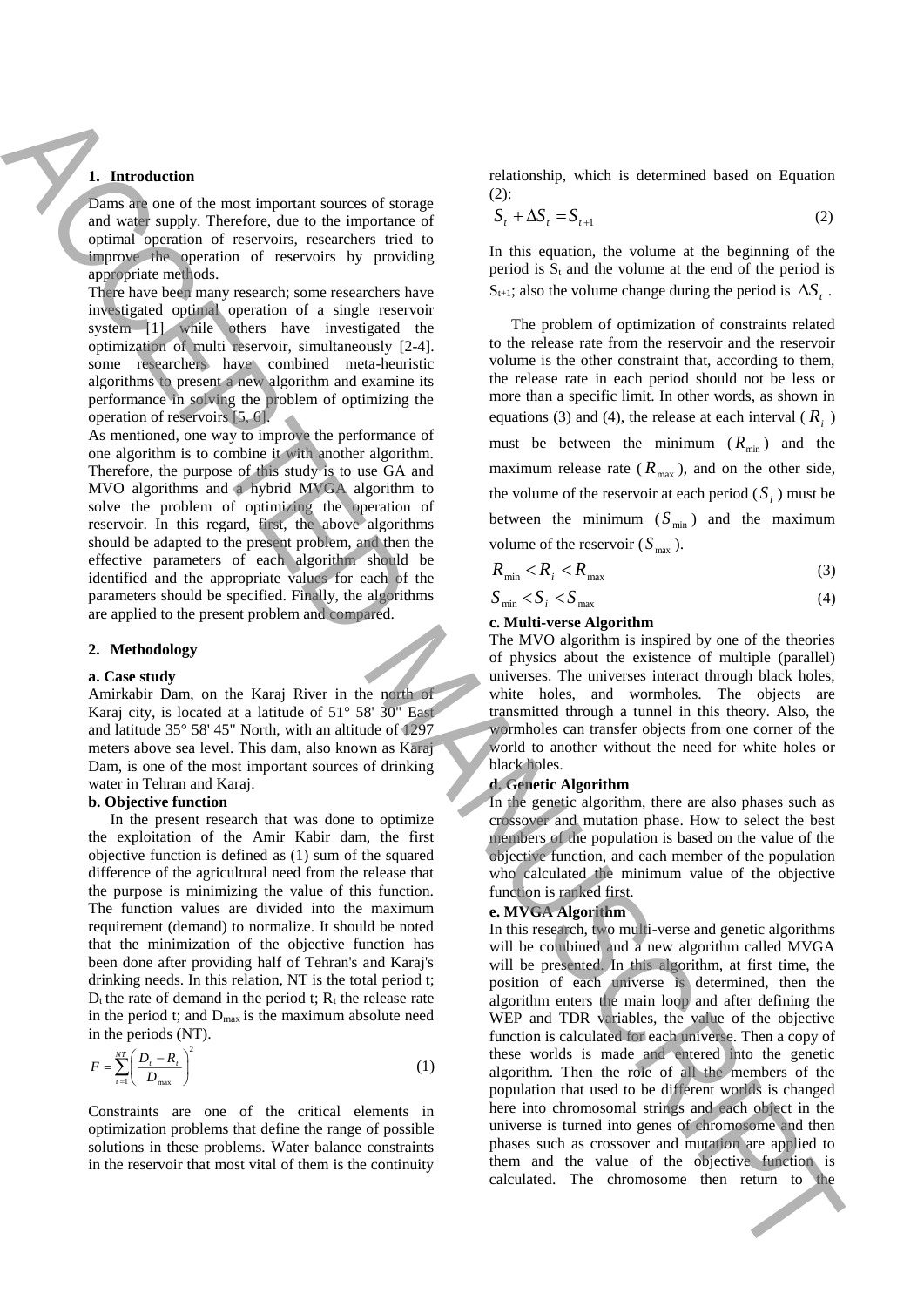multiverse algorithm and become universes, merging with the previous universes from which they were copied. Finally, the universes are sorted according to the value of the objective function. in order to complete the first iteration.

## **3. Results and Discussion**

In a multi- verse algorithm, there are parameters whose change in value can affect the performance of this algorithm. These include the number of population members, WEPmax parameter, WEPmin parameter, p parameter.

After investigated different values for the MVO algorithm parameters, the results showed that the best values for the WEPmin, WEPmax and p parameters are zero, 3 and 6, respectively.

The algorithm is run 5 times to investigate the efficiency of the algorithm more carefully. The average of the five times the algorithm is executed, the best and worst performance of the algorithm with the values of the objective function are 29.1410, 25.2579 and 31.5635, respectively.

In genetic algorithm, many parameters affect the performance of this algorithm. These include the number of members of the population, the ratio of parents to the total population, the probability of mutation, the structure of chromosomes, the type of crossover. after finding the most appropriate values for the parameters of the genetic algorithm in the number of iterations of 100, in the next step, the algorithm is run five times, which is the average of five times the algorithm execution, the best and worst performance of the algorithm with the target function values of 24.2193, 22.7869 and 26.4207, respectively, has been obtained.

Also, the average of five runs of MVGA algorithm, the best and worst performance of the algorithm with the value of the objective function, 24.2894, 23.6426 and 24.4545, respectively, have been obtained.

The best performance of multi-verse, genetic and MVGA algorithms is shown in "Figure 1". As can be seen in this figure, the two algorithms GA and MVGA have found a more appropriate answer in the less number of iterations. Therefore, it can be said that combining this algorithm with a genetic algorithm can be a good approach to increase the efficiency of the multiverse algorithm in solving the current optimization problem.



**Figure 1: The best performance of the single-objective version of the examined algorithms**

#### **4. Conclusion**

In this study, the chain restraint approach was used in such a way that the release was determined in the first month and the interval for release in the second month was determined, during which the release should be selected and then the interval for release in the third month is determined again. In the meantime, if at the end of the implementation of the algorithm there are solution(s) with violations, this solution will be removed from the set of solutions found. After examining different values for the parameters of each algorithm, the results showed that for the multiverse algorithm, the best values for the WEPmin, WEPmax and p parameters are zero, 3 and 6, respectively. Also, for the genetic algorithm, the highest value for the ratio of parents to the total population equal to 0.9 resulted in the best performance of the algorithm. The reason for this can be seen in the increase in the number of parents and, consequently, the increase in the number of children, which leads to more diversity in the solutions found. suppliers the applies through the continue of the state of the state of the state of the state of the state of the state of the state of the state of the state of the state of the state of the state of the state of the st

To solve the problem of optimizing the operation of the Amirkabir reservoir, among these three algorithms, the best performance is related to the genetic algorithm with an average value of 24.22, followed by MVGA and MVO algorithms with average values of 24.29 and 29.14 are in the next ranks. In this study, as can be seen, the two algorithms GA and MVGA have almost similar performance in solving the problem of optimizing the operation of the Amirkabir Dam reservoir. Also, the combination of genetic algorithm with multiverse has improved the performance of multiverse algorithm by 16.64%. Therefore, combining a multi-verse algorithm with a genetic algorithm can effectively increase the efficiency of a multi- verse algorithm.

#### **5. References**

[1] M. Zeynali, O. Mohamad Reza Pour, F. Frooghi, Using Firefly Algorithm for Optimizing Operation of Doroudzan Reservoir, Irrigation and Water Engineering, 6(1) (2015) 33-45.

[2] Y.H. Al-Aqeeli, O.M.M. Agha, Optimal operation of multi-reservoir system for hydropower production using particle swarm optimization algorithm, Water Resources Management, 34(10) (2020) 3099-3112.

[3] O. Mohammadrezapour, M. Zeynali, Comparison of meta-heuristic algorithms in the optimal operation of multi-reservoir (a case study: Golestan and Voshmgir dams), Journal of Water and Soil Science, 22(1) (2018).

[4] O.M.R. Pour, M.J. Zeynali, Application of an maxmin ant system algorithm for optimal operation of multi-reservoirs (case study: Golestan and Voshmgir reservoir dams), International Journal of Agriculture and Crop Sciences (IJACS), 8(1) (2015) 27-33.

[5] Y. Xia, Z.-k. Feng, W.-j. Niu, H. Qin, Z.-q. Jiang, J.-z. Zhou, Simplex quantum-behaved particle swarm